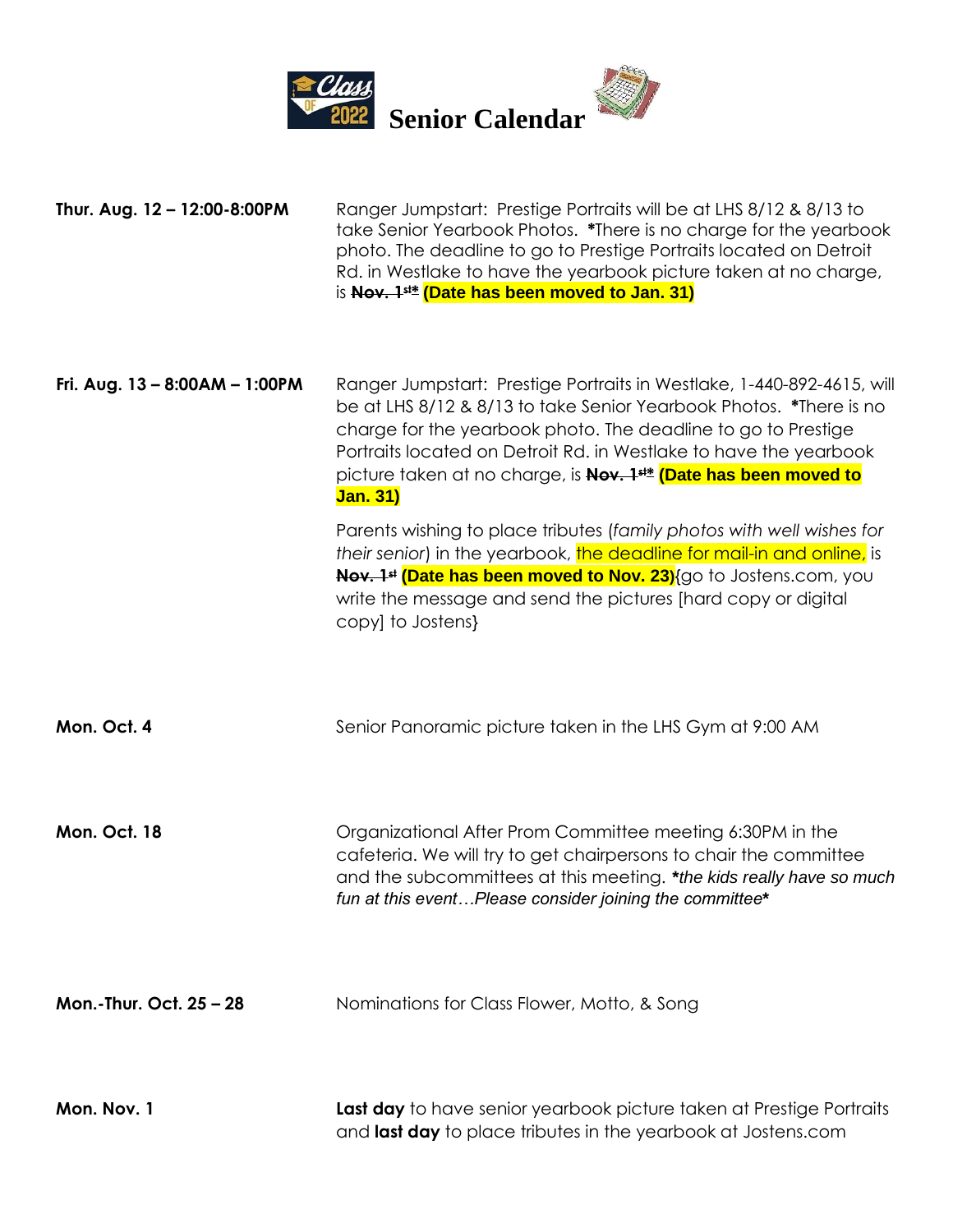

| Wed. Nov. 3                 | 4° Senior Assembly for graduation announcements and cap &<br>gowns * Caps & Gowns early purchase price is estimated \$29.00*.<br>The Lakewood High School, Lakewood, Ohio account will not be<br>activated until the Jostens rep makes his presentation. After the<br>presentation, you may order online at Jostens.com or call 1-877-<br>475-7027. Place your order through Jostens early in the year in<br>order to get the early-reduced price, and then pick up the cap &<br>gown at LHS Bookroom in MAY. Order the Cinema yearbook at<br>Jostens.com |
|-----------------------------|-----------------------------------------------------------------------------------------------------------------------------------------------------------------------------------------------------------------------------------------------------------------------------------------------------------------------------------------------------------------------------------------------------------------------------------------------------------------------------------------------------------------------------------------------------------|
| Wed. Nov. 3                 | Senior Parent Night, 6:00 PM YouTube Live. Jostens will be<br>presenting and we will go over some of the important dates for the<br>seniors last year at LHS.                                                                                                                                                                                                                                                                                                                                                                                             |
|                             | <i>*Estimated*</i> total cost for senior year \$350.00. Most of the items<br>being offered during the senior year are optional to purchase<br>however, all students that will be graduating on stage will need a<br>cap & gown.                                                                                                                                                                                                                                                                                                                           |
| Fri. Nov. 5                 | Senior graduation orders taken by Jostens for announcements and<br>caps & gowns during lunch periods in the cafeteria.                                                                                                                                                                                                                                                                                                                                                                                                                                    |
| Fri. Nov. 12                | Senior graduation orders taken by Jostens for announcements and<br>caps & gowns during lunch periods in the cafeteria.                                                                                                                                                                                                                                                                                                                                                                                                                                    |
| <b>Mon.-Fri. Nov. 15-19</b> | Seniors sign up in Book Room to be elves to collect for the<br>Lakewood Charitable Assistance Corporation.                                                                                                                                                                                                                                                                                                                                                                                                                                                |
| Tues. Nov. 23               | Parents wishing to place tributes (family photos with well wishes for<br>their senior) in the yearbook, the <b>deadline for mail-in and online</b> , is<br>$\frac{1}{4}$ (Date has been moved to Nov. 23) {go to Jostens.com, you<br>write the message and send the pictures [hard copy or digital<br>copy] to Jostens}                                                                                                                                                                                                                                   |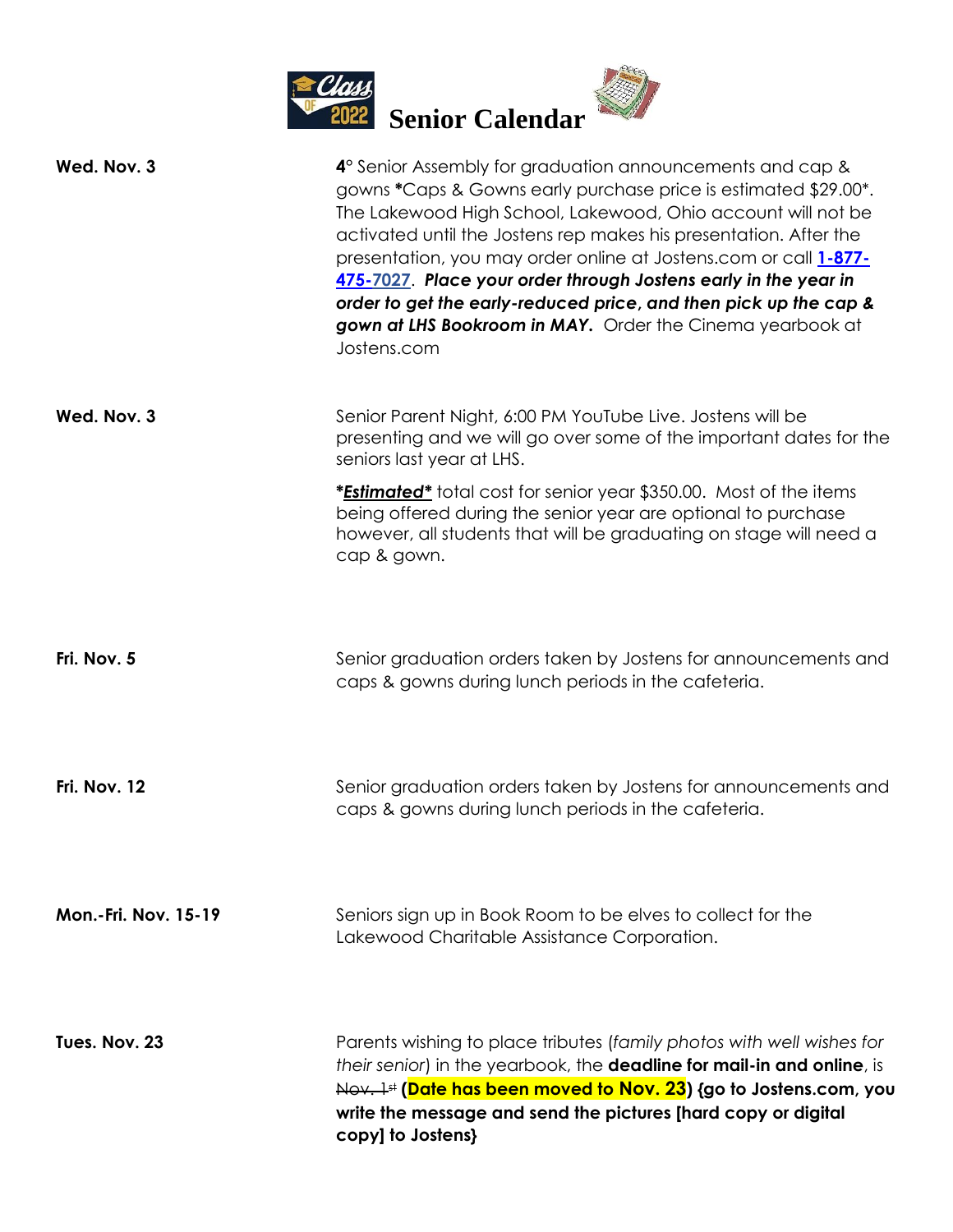

| Tues. Nov. 30       | Mandatory elf meeting after school in the cafeteria                                                                                                                                                                             |
|---------------------|---------------------------------------------------------------------------------------------------------------------------------------------------------------------------------------------------------------------------------|
| Mon.-Fri. Dec. 6-10 | Elves Week                                                                                                                                                                                                                      |
| Thur. Dec. 9        | Senior graduation orders taken by Jostens for announcements and<br>caps & gowns during lunch periods in the cafeteria.                                                                                                          |
| Thur. Jan. 27       | Senior graduation orders taken by Jostens for announcements and<br>caps & gowns during lunch periods in the cafeteria.                                                                                                          |
| <b>Mon. Jan. 31</b> | Last day to order Caps & Gowns Unit from Jostens without being<br>charged late fees (order @ www.jostens.com or call 1-800-JOSTENS)                                                                                             |
| <b>Mon. Jan. 31</b> | *There is no charge for the yearbook photo. The deadline to go to<br>Prestige Portraits located on Detroit Rd. in Westlake to have the<br>yearbook picture taken at no charge, is Nov. 1st* (Date has been<br>moved to Jan. 31) |
| Sat. Feb. 5         | <b>(Tentatively)</b> (Senior Fundraiser) Winter Dance at LHS Gym 7:00pm<br>to 9:30pm                                                                                                                                            |
| Feb. 14 - Feb. 28   | Order senior items: Flowers & T-shirts. Orders must be turned in to<br>the Bookroom <b>BEFORE Tuesday, March 1 at 3:00 PM</b> (Delivery will be<br>in May)                                                                      |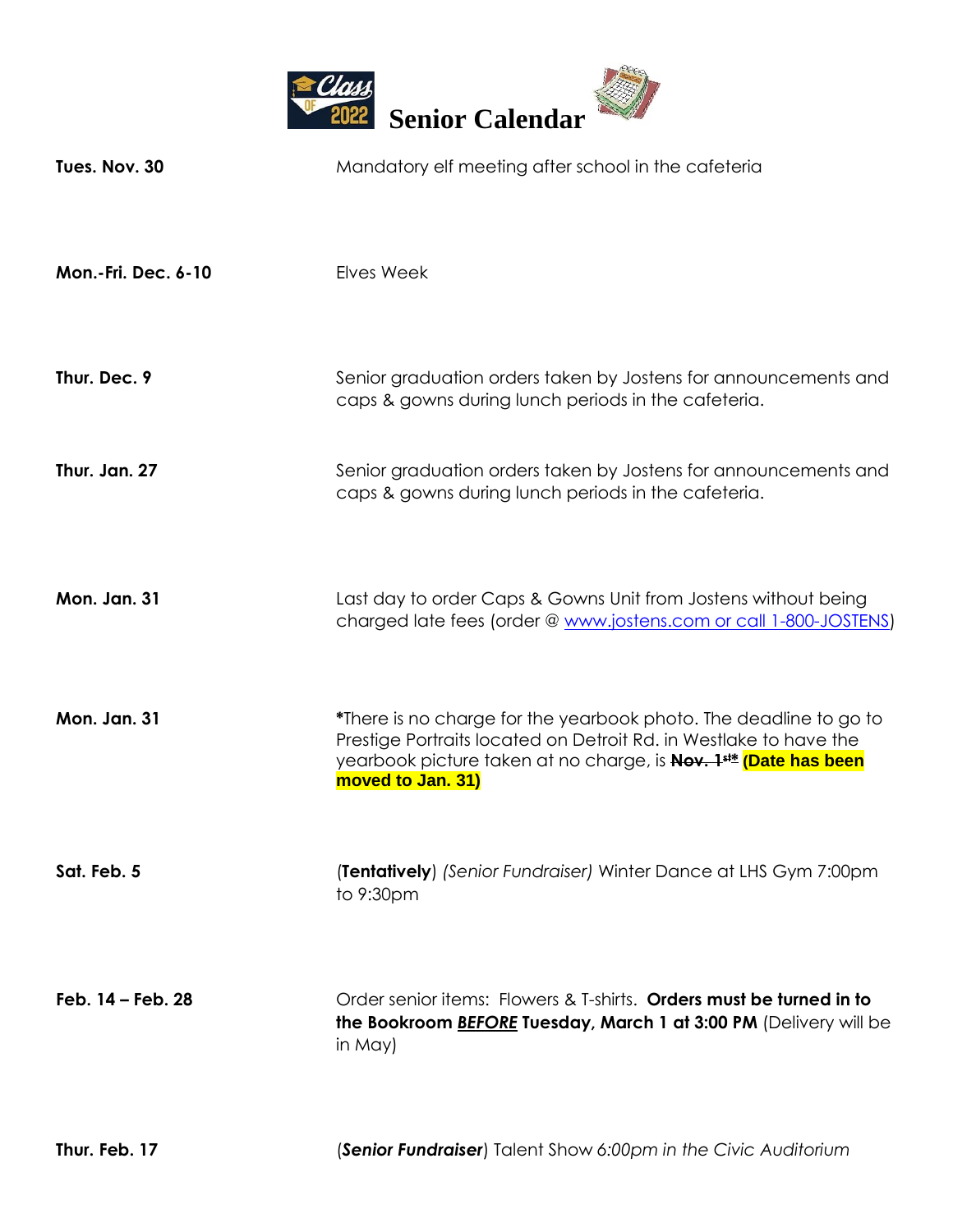

| Tues., March 1     | Interested seniors may sign-up to audition to be a Commencement<br>Speaker. We will share more information when we get closer to this<br>date                                                                                                                                                                                                                          |
|--------------------|------------------------------------------------------------------------------------------------------------------------------------------------------------------------------------------------------------------------------------------------------------------------------------------------------------------------------------------------------------------------|
| March 21 - April 1 | Ticket sales begin for Prom at the Cleveland Botanical Gardens<br>(?\$?) and After Prom \$15 tickets available in the Bookroom.                                                                                                                                                                                                                                        |
| Wed. April 11      | 4° - 10:15 to 10:55 AM, seniors will have the opportunity to listen to<br>class speaker candidates and then vote for their favorite speeches                                                                                                                                                                                                                           |
| Thur. April 21     | Graduation Announcement and Caps & Gowns delivery during<br>lunch periods in the cafeteria.                                                                                                                                                                                                                                                                            |
| Tues. May 3        | Requests for 2 extra commencement tickets begin on Tues., May<br>3rd, any requests made before May 3rd will not be considered. We<br>will post a link on the Bookroom webpage, no phone calls please.<br>Each graduating student will automatically receive 4 tickets & the<br>request for 2 extra tickets are determined on a first requested, first<br>served basis. |
| Sat. May 7         | 2022 Prom @ the Cleveland Botanical Garden from 7:00 to 11:00pm                                                                                                                                                                                                                                                                                                        |
| Sat. May 7         | After Prom @ LHS from 11:30pm to 2:30am *the kids really have so<br>much fun at this eventPlease consider joining the committee*                                                                                                                                                                                                                                       |
| Tues. May 11       | Senior Apparel Day (wear your prospective college, armed forces,<br>or vocational wear) and Senior Recognition Day 4° 10:15 to<br>10:55AM in the Civic Auditorium, open to all seniors and parents are<br>welcome                                                                                                                                                      |
| Thur. May 12       | Senior T-shirt Day (wear the shirt that you purchased with the class<br>roster on the back)                                                                                                                                                                                                                                                                            |